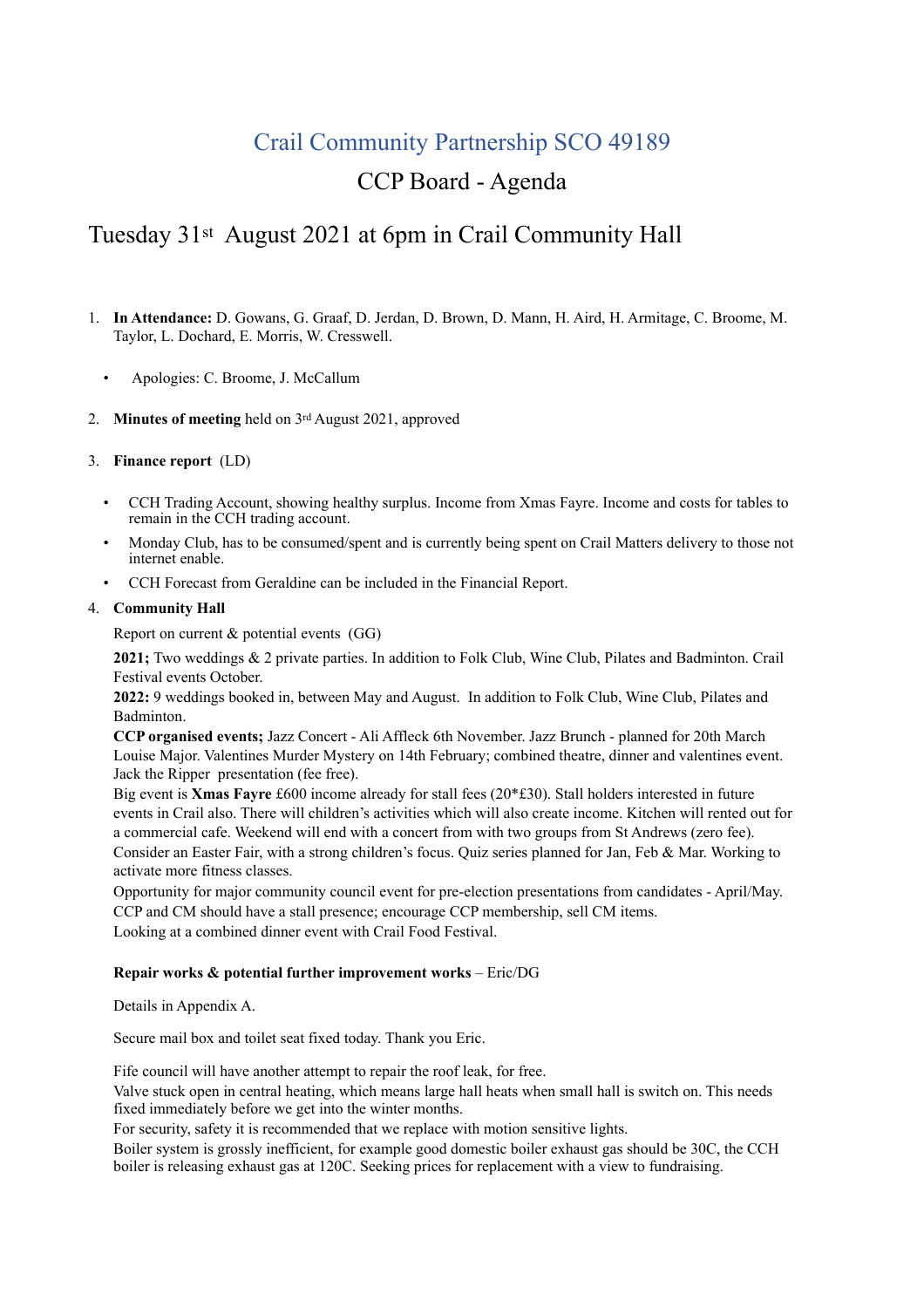Discussion on major changes to heating method. David Mann to take this on as a project. Local Energy will provide a service for evaluating, need to chase Local Energy to get attention.

Walls and decor in the Small Hall should be a priority. Complete before Xmas Fair?

Car Park needs improvement to make full use of the space, and consider the asset transfer.

Need to start looking at the long term (5 to 10 year) development plan. We are on Fife Council list to be presented as a project (for development of the Community Hall), to the Scottish Government in 2022/23. David Mann to initiate development of long term plans.

### **Insurance & Licensing** – DJ

We cannot extend the current CCH policy to cover the green areas. We need to extend our current PLL, which will cost £430. There is comprehensive cover of liabilities in this. Board approved this change. DJ has hard copies of all insurance documents, if anyone needs to refer to this.

DJ recommends the we should be obtaining a license for CCH. This would require someone to be a license holder. David Brown is considering a proposal to take this on. Wedding and external parties would still be using their own licenses. To be investigated further.

#### **Further marketing & promotion – Geraldine & Heather**

Established a CCH newsletter which was within CM on Monday, probably a quarterly issue or if new events are added. Events page now on the CCH website. Ticketing will be through Ticketsource, the same vehicle as used by Crail Festival and Crail Folk Club. First press release about activities in the hall. Events will be treated the same way. GG is member of the Fife Events group. Events will be pushed through social media, we can push events to groups, which entails a small fee. Activity on CCH website is growing significantly.

#### 5. **Open Spaces.**

## **Acquisition of West Braes** – DG

Proceeding with no apparent hurdles.

#### **Autumn works to acquired green spaces** – WC

Bow Butts and South Kilminning will be (meadow) cut and collected this Friday coming. Bow Butts winter work, bluebell planting and replacement oak tree. Take plenty photographs of the activity to help us tell the story in Crail Matters.

Plans evolving for soil dumping and access closure, in conjunction with Mark Ireland.

Publicity  $&$  Signage – WC - in place.

CCP, CPS and Crail Festival - has agreed to co-fund bulk purchase of weedkiller to deal with the numerous small projects we need to control.

### **6. AOCB**

Next meeting Tuesday 5th October 2021 at 6pm